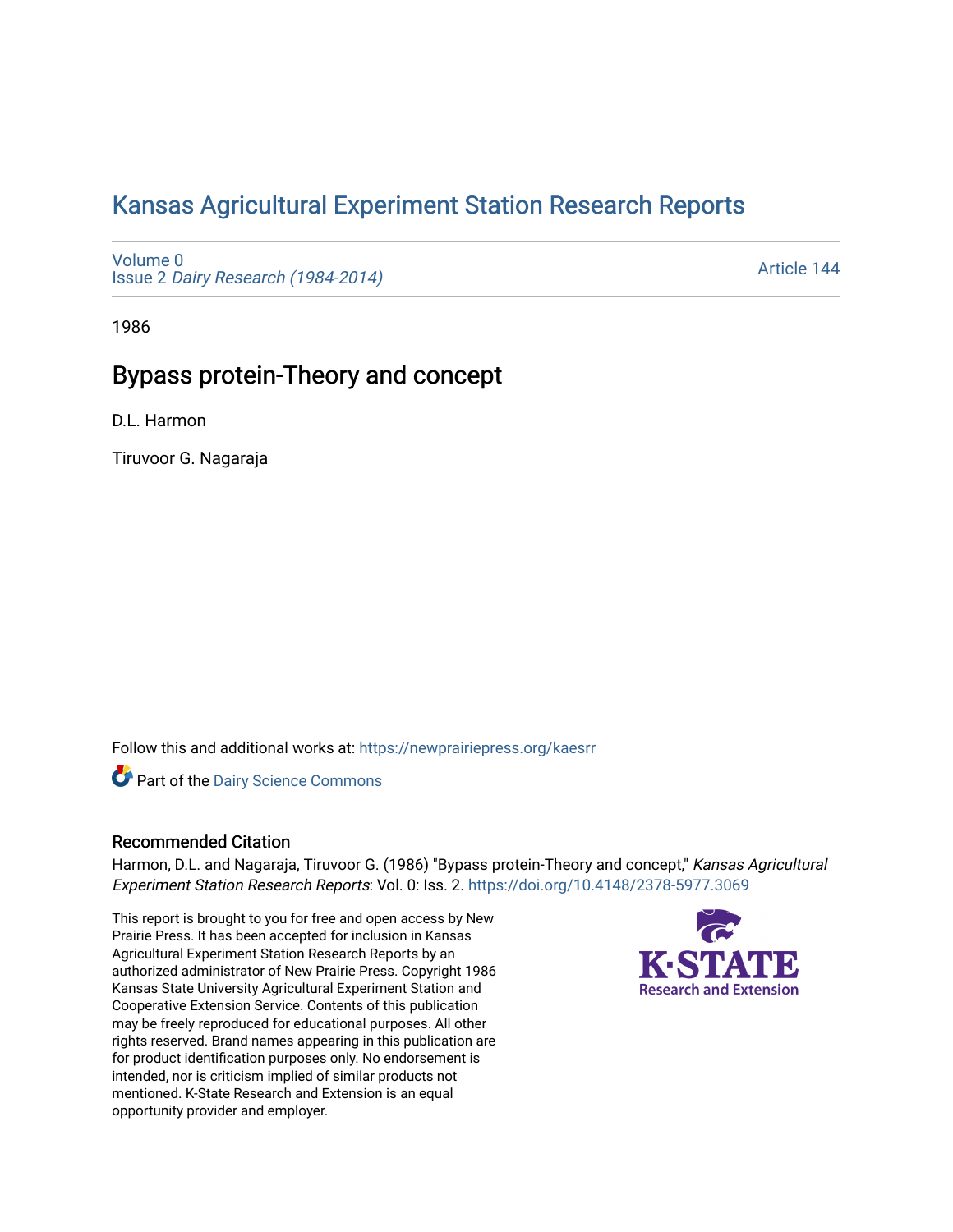## Bypass protein-Theory and concept

### **Abstract**

The ruminant animal has the unique advantage of microbial digestion in the rumen. This relationship between host animal and microbial population presents some unique advantages and disadvantages to the animal in terms of using dietary nutrients. The greatest advantage, obviously, is the utilization of dietary fiber. The microbes digest these feedstuffs and derive energy for their growth and maintenance while producing volatile fatty acids for the energy needs of the host animal. Other important products of this microbial digestion are the microbes themselves. They supply the major portion of the animal's protein needs as microbial protein. However, it is inefficient to feed an animal natural protein. The microbes also have the ability to utilize compounds such as urea to provide nitrogen for the synthesis of microbial protein, when dietary protein is less digestible to them. The term "bypass protein" describes dietary protein that, either by some means of alteration or because of type of protein, is resistant to degradation by the rumen microbes. This undigested dietary protein would "bypass" the rumen and would be potentially available to meet the protein needs of the host animal after digestion in the small intestine.; Dairy Day, 1986, Kansas State University, Manhattan, KS, 1986;

## Keywords

Kansas Agricultural Experiment Station contribution; no. 87-88-S; Report of progress (Kansas Agricultural Experiment Station); 506; Dairy; Bypass protein; Animal performance; Rumen microbes

### Creative Commons License



This work is licensed under a [Creative Commons Attribution 4.0 License](https://creativecommons.org/licenses/by/4.0/).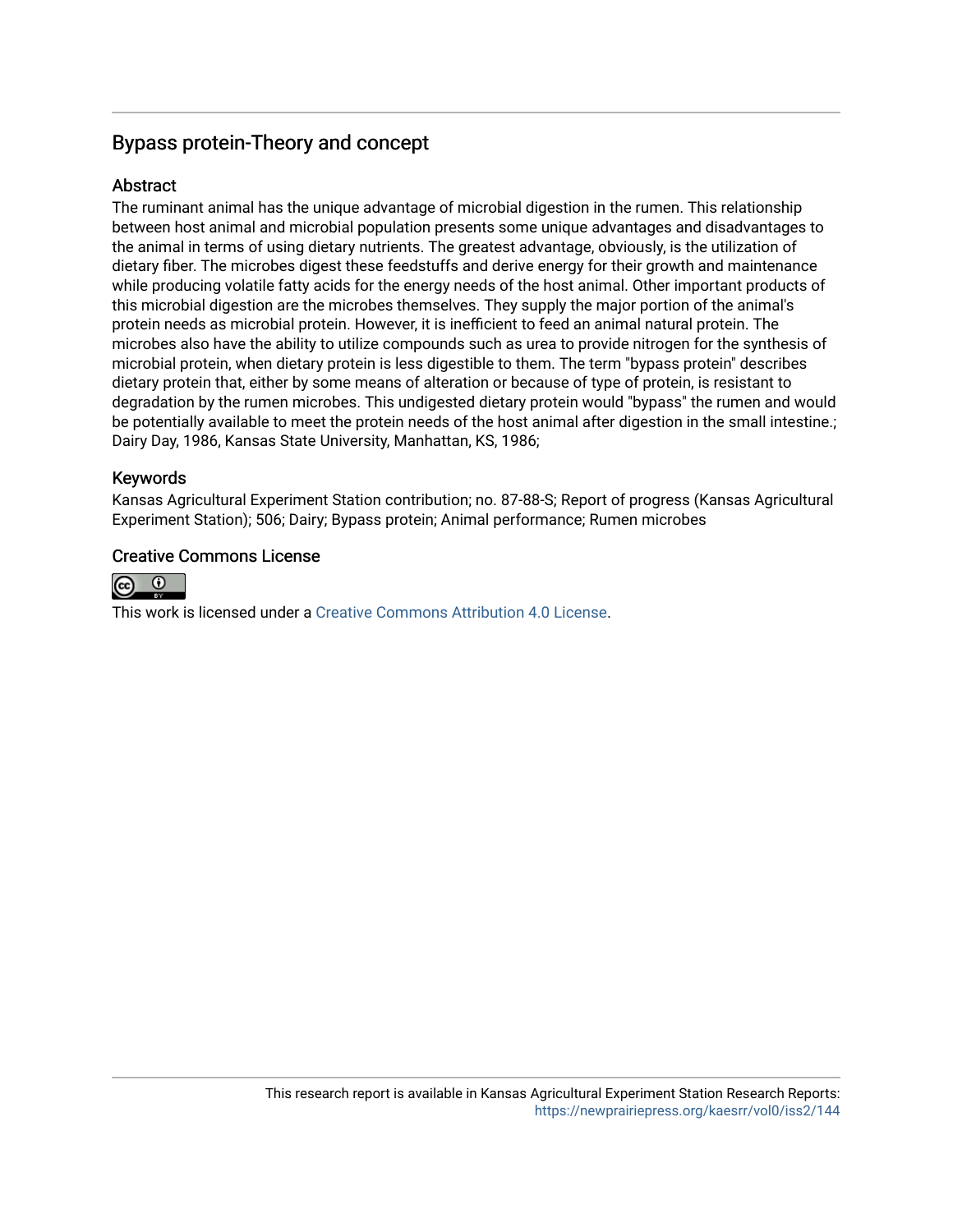

#### Background

58

The ruminant animal has the unique advantage of microbial digestion in the rumen. This relationship between host animal and microbial population presents some unique advantages and disadvantages to the animal in terms of using dietary nutrients. The greatest advantage, obviously, is the utilization of dietary fiber. The microbes digest these feedstuffs and derive energy for their growth and maintenance while producing volatile fatty acids for the energy needs of the host animal. Other important products of this microbial digestion are the microbes themselves. They supply the major portion of the animal's protein needs as microbial protein. However, it is inefficient to feed an animal natural protein. The microbes also have the ability to utilize compounds such as urea to provide nitrogen for the synthesis of microbial protein, when dietary protein is less digestible to them. The term "bypass protein" describes dietary protein that, either by some means of alteration or because of type of protein, is resistant to degradation by the rumen microbes. This undigested dietary protein would "bypass" the rumen and would be potentially available to meet the protein needs of the host animal after digestion in the small intestine.

#### Advantages of Bypass Protein

A thorough understanding of the utilization of dietary protein would allow diets to be formulated whereby nitrogen needs of the microbes could be met by cheaper sources of nitrogen, such as urea, and the more costly natural protein would be used by the host animal. Bypass values for several proteins are listed in<br>Table 1. A value of 25% for soybean meal, for example, indicates that A value of 25% for soybean meal, for example, indicates that approximately 75% of soybean meal would be degraded in the rumen and 25% would bypass to the small intestine for utilization by the host animal. Values range from a low of 25% for soybean meal to 80% for blood meal. Protein sources such as blood meal, dehydrated alfalfa, and brewers dried grains that have been heated during drying tend to have increased the bypass value.

#### Applications of Bypass Protein

To apply the concept of bypass proteins, one must remember that if the protein requirement of an animal is being met by feeding a particular protein source, then replacing this protein source with a high "bypass" protein would not result in an improvement in animal performance. Performance cannot be improved